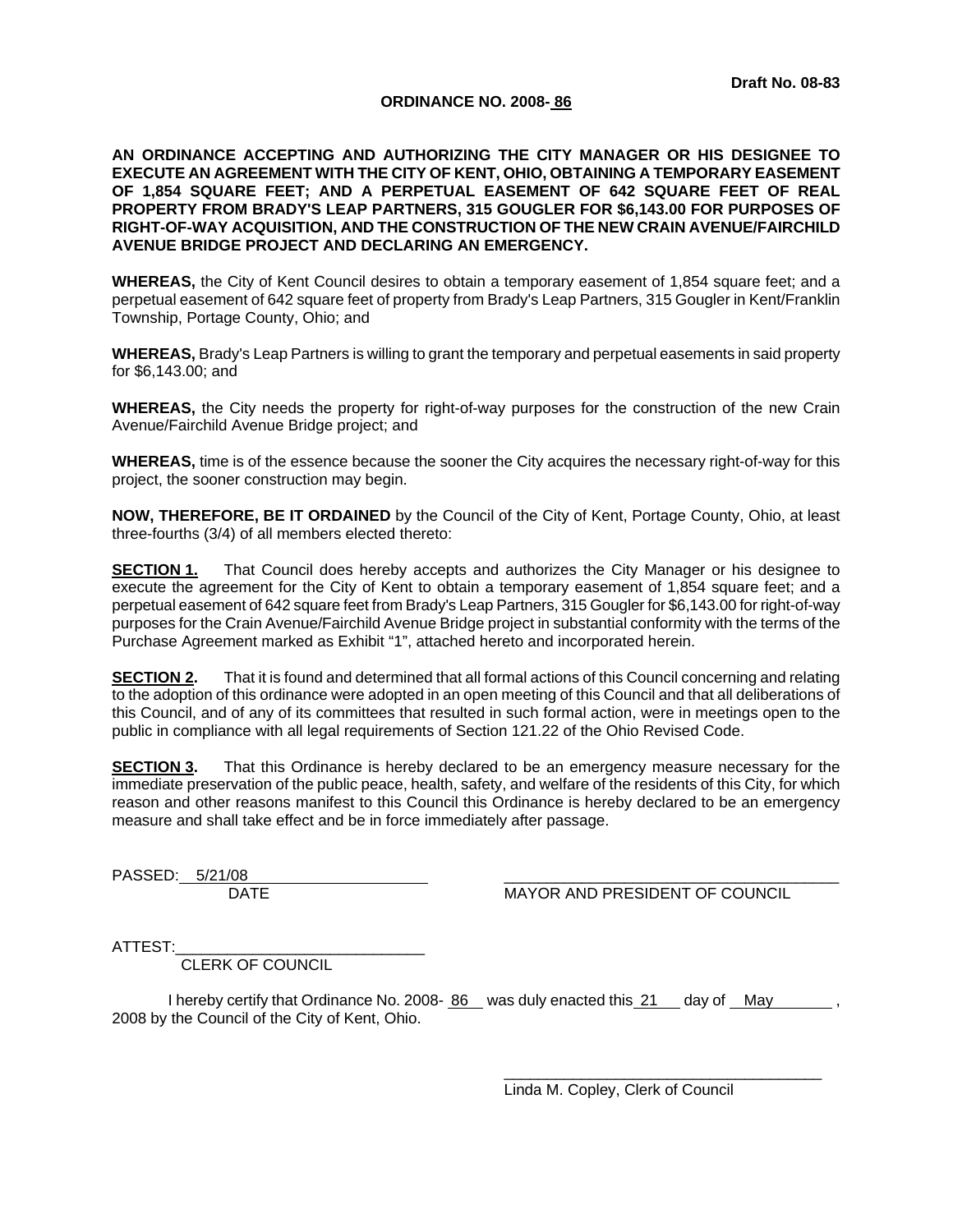ODOT RE 210 Rev. 09/03

 $\overline{1}$ .

### **STANDARD HIGHWAY EASEMENT DEED**

KNOW ALL MEN BY THESE PRESENTS THAT: Brady's Leap Partners, Limited Partnership, the Grantor(s) herein, in consideration of the sum of \$2.670.00, to be paid by City of Kent, the Grantee herein, does hereby grant, bargain, sell, convey and release to said Grantee, its successors and assigns forever, an easement, which is more particularly described in Exhibit A attached hereto, within the following described real estate:

## PARCEL(S): 87 SHV POR-Crain Avenue

SEE EXHIBIT "A" ATTACHED HERETO AND BY THIS REFERENCE MADE A PART HEREOF Prior Instrument Reference: Warranty Deed Official Records Volume 440, Page 772 Portage County Recorder's Office.

And the said Grantor(s), for themselves and their successors and assigns, hereby covenants with the said Grantee, its successors and assigns, that they are the true and lawful owner(s) of said premises, and is lawfully seized of the same in fee simple, and have good right and full power to grant, bargain, sell, convey and release the same in the manner aforesaid, and that the same are free and clear from all liens and encumbrances whatsoever, except: (a) easements, restrictions, conditions, and covenants of record; (b) all legal highways; (c) zoning and building laws, ordinances, rules, and regulations; and (d) any and all taxes and assessments not yet due and payable; and that Grantor(s) will warrant and defend the same against all claims of all persons whomsoever.

 $\mathbf{r}$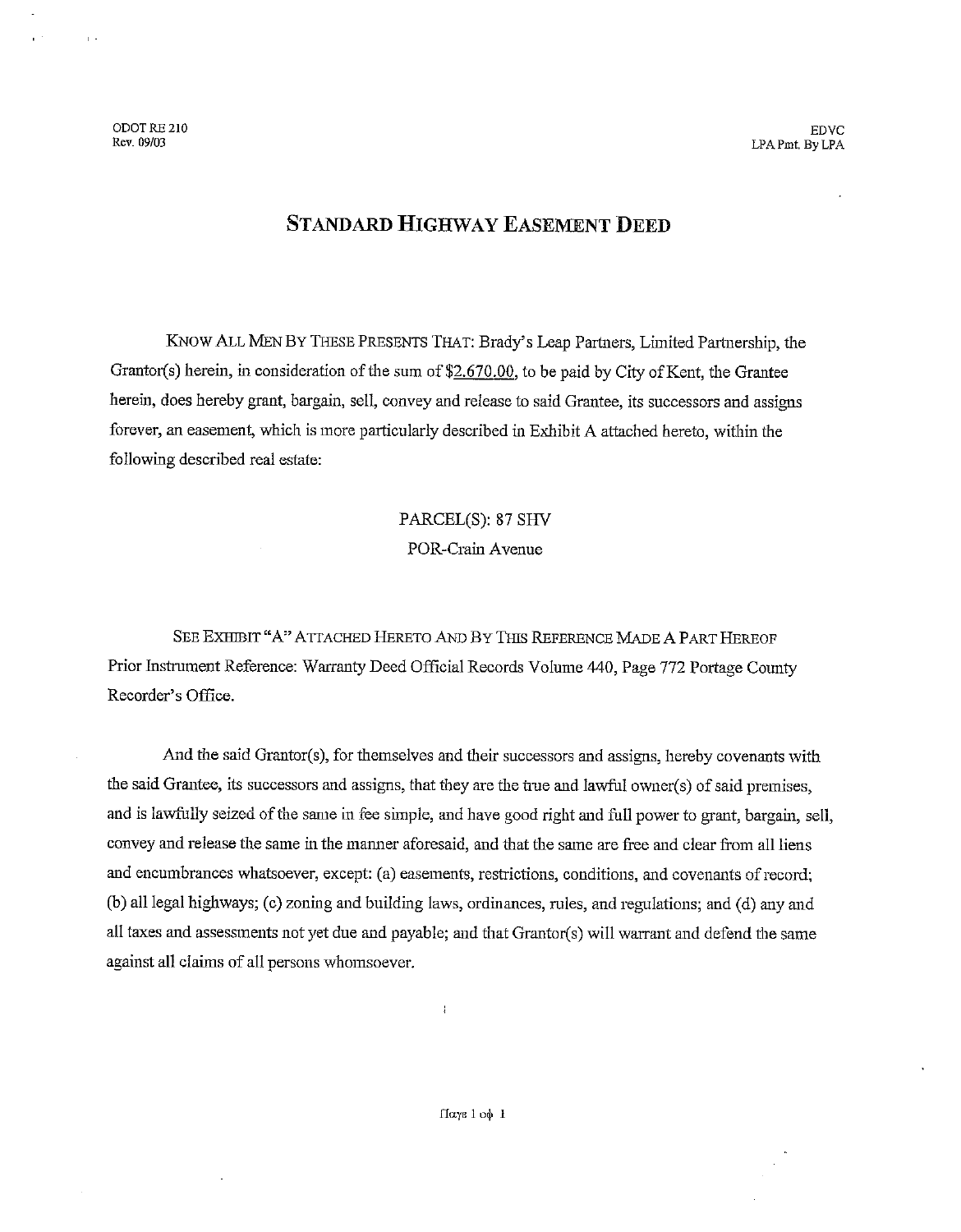Partnership ACK for Instruments

**RE 248-I** Rev. 05/07

| IN WITNESS WHEREOF BRADY'S LEAP PARTNERS, LIMITED PARTNERSHIP has caused its name to |      |                            |
|--------------------------------------------------------------------------------------|------|----------------------------|
| be subscribed by Dale R. Adams                                                       |      | stis limited partner(s) on |
| the $\sqrt{\frac{g}{g}}$ day of $\sqrt{f^2 \cdot \rho}$                              | ZEDB |                            |

BRADY'S LEAP PARTNERS, LIMITED PARTNERSHIP

By:

By:

STATE OF OHIO, COUNTY OF PORTAGE ss: BE IT REMEMBERED, that on the  $N^{h}$  day of  $\tilde{f}ebn \nleftrightarrow y$ , 2009, before me the subscriber, a Notary Public in and for said state and county, personally came the above named  $\mathcal{D}_{A}$ R. ADAMS who acknowledged being a general or managing partner(s) and duly authorized agent(s) of BRADY'S LEAP PARTNERS, LIMITED PARTNERSHIP, and who signed or acknowledged the signing of the foregoing instrument to be the voluntary act and deed of said entity.

IN TESTIMONY WHEREOF, I have hereunto subscribed my name and affixed my official seal on the day and year last aforesaid.

l/jNCenT

**NOTARY PUBLIC** My Commission expires:

This document was prepared by or for the State of Ohio, Department of Transportation, on forms approved by the Attorney General of Ohio.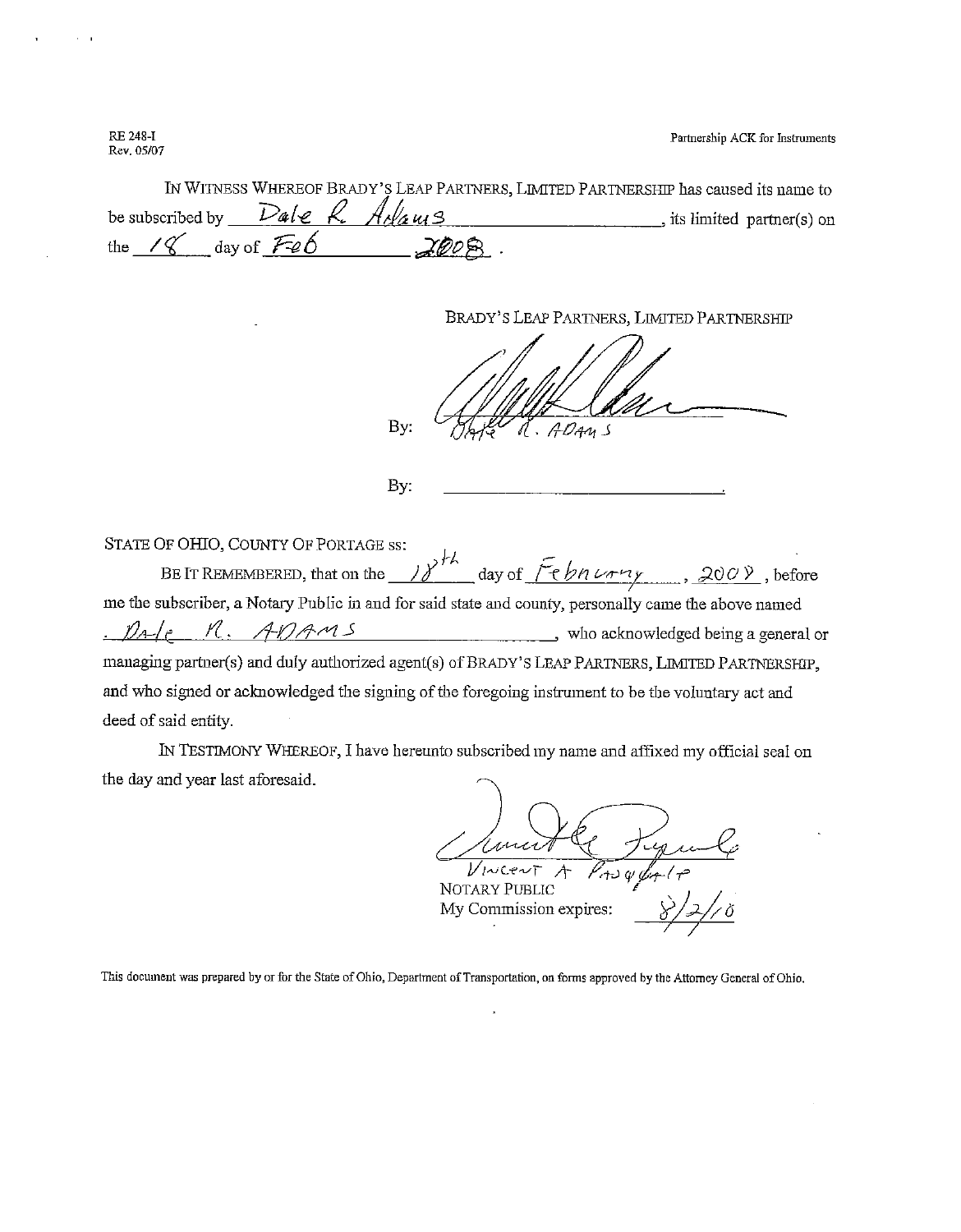**EXHIBIT A** 

**RX 271** Rev. 09/06

PID PARCEL CTY-RTE-SEC Version Date

Page 1 of 2 18466 87-SHV POR-CRAIN\_AVENUE 12/01/06

### PARCEL 87-SHV POR-CRAIN AVENUE PERPETUAL EASEMENT FOR HIGHWAY PURPOSES WITHOUT LIMITATION OF EXISTING ACCESS RIGHTS IN THE NAME AND FOR THE USE OF THE CITY OF KENT, PORTAGE COUNTY, OHIO

An exclusive perpetual easement for public highway and road purposes, including, but not limited to any utility construction, relocation and/or utility maintenance work deemed appropriate by the City Of Kent, Portage County, Ohio, its successors and assigns forever.

Grantor/Owner, for himself and his heirs, executors, administrators, successors and assigns, reserves all existing rights of ingress and egress to and from any residual area (as used herein, the expression "Grantor/Owner" includes the plural, and words in the masculine include the feminine or neuter).

### [Surveyor's description of the premises follows]

Situated in the City of Kent, County of Portage and State of Ohio, being part of Lot 25 of Original Franklin Township, T-3-N, R-9-W, being a parcel of land lying on the right side of the centerline of rightof-way of S.R. 43 (Gougler Avenue) (60 feet), as shown on the POR-CRAIN AVENUE plans made for the City of Kent, Ohio by ARCADIS G & M of Ohio, Inc. and as recorded in Reception Number of the records of Portage County, Ohio and being located within the following described points in the boundary thereof:

Commencing at a 1" bar in a monument box found at the intersection of the centerline of right-of-way of Rockwell Street (49.5 feet) and the centerline of right-of-way of S.R. 43 (Gougler Avenue) (60 feet), said monument box at Station 634+26.46 on the centerline of right-of-way of S.R. 43 (Gougler Avenue);

Thence South 78° 05' 42" East 31.44' along the centerline extension of Rockwell Street to the easterly right-of-way line of S.R. 43 (Gougler Avenue) at Station 634+17.06, 30.00' right of the centerline of right-of-way of said S.R. 43 (Gougler Avenue);

Thence South 05° 28' 50" East 271.82' along the easterly right-of-way line of S.R. 43 (Gougler Avenue) to an angle point at Station 631+47.69, 30.00' right of the centerline of right-of-way of said S.R. 43 (Gougler Avenue);

Thence South 03° 50' 05" East 59.85' continuing along the easterly right-of-way line of S.R. 43 (Gougler Avenue) to the northwesterly comer of a parcel of land now or formerly owned by Brady's Leap Partners, Ltd. (Grantor) recorded in Volume 1162, Page 149, at Station 630+90.28, 30.00' right of the centerline of right-of-way of said S.R. 43 (Gougler Avenue), witness an iron pin found at Station 630+90.43, 30.06' right of the centerline of right-of-way of said S.R. 43 (Gougler Avenue);

Thence South 86° 42' 48" East 113.46' along the northerly property line of said Brady's Leap Partners, Ltd. parcel to Station 630+91.37, 143.46' right of the centerline of right-of-way of said S.R. 43 (Gougler Avenue); also being the TRUE PLACE OF BEGINNING of the easement herein described:

- 1. Thence South 86° 42' 48" East 30.51' continuing along the northerly property line of said Brady's Leap Partners, Ltd. parcel to Station 630+91.69, 177.07' right of the centerline of S.R. 43 (Gouglar Avenue):
- 2. Thence along the arc of a curve to the left, said curve having a delta of  $04^{\circ}$  44' 34", a radius of 68.00', a tangent of 2.82' and a chord of 5.63' with a chord bearing of South 44° 34' 51" East, an arc distance of 5.63' to a point of tangency, said point being at Station 630+87.92, 178.18'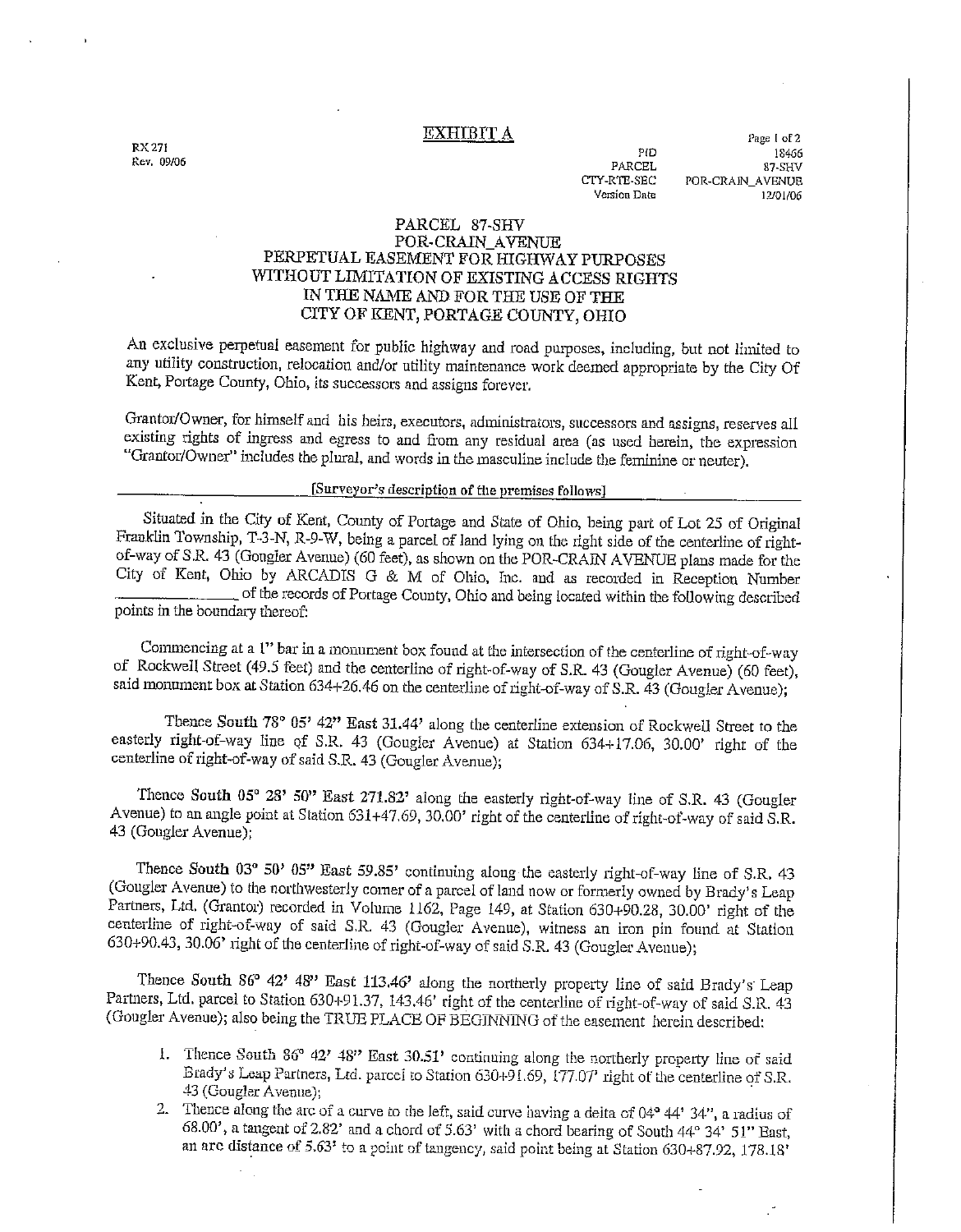### ÈXHIBIT A

RX 271 Rev. 09/06

Page 2 of 2 PID 18466 PARCEL 87.SHV CTY-RTE-SEC POR-CRAIN\_AVENUE Version Date 12/01/06

CHARLES

 $20.700$ 

right of the centerline of right-of-way of S.R. 43 (Gougler Avenue);

- 3. Thence South 46° 57' 08" East 7.52' through said Brady's Leap Partners, Ltd. parcel to the easterly property line of said parcel to Station 630+83.17, 184.00' right of the centerline of S.R. 43 (Gougler Avenue):
- 4. Thence South 36° 44' 15" West 24.15' through said Brady's Leap Partners, Ltd. parcel to Station 630+62.90, 170.89' right of the centerline of S.R. 43 (Gougler Avenue);
- 5. Thence North 46° 57' 08" West 10.17' through said Brady's Leap Partners, Ltd. parcel to a point of tangency, said point being at Station 630+69.33, 163.01' right of the centerline of S.R. 43 (Gougler Avenue);
- 6. Thence along the arc of a curve to the right, said curve having a delta of  $18^{\circ}$  25' 33", a radius of 92.00', a tangent of 14.92' and a chord of 29.46' with a chord bearing of North  $37^{\circ}$  44'  $22^{\prime\prime}$ West, an arc distance of 29.59' to the northerly property line of said Brady's Leap Partners, Ltd. parcel, said point being the TRUE PLACE OF BEGINNING.

The above described parcel contains 642 square feet of land, which includes 0 square feet in the present road occupied, resulting in a net take of 642 square feet of land of which is contained within Portage County Auditor's Permanent Parcel Number 170253000005 and subject to all legal highways and easements of record.

Grantor herein retains the right to use said lands for any and all other purposes provided that such use does not interfere with nor impair the exercise of the easement herein granted.

This description was prepared by Angela M. Metz, E.I. in December 2006 under the direct supervision of Charles A. Hauber, Registered Surveyor Number 8034 and is based on a field survey performed by Finkbeiner, Pettis & Strout, Inc. (now known as ARCADIS G & M of Ohio, Inc.) in 2004 under the direction and supervision of Michael E. Durbin, Registered Surveyor Number 7528.

Bearings in this description are based on the Ohio Coordinate System, NAD83(86), North Zone.

Grantor claims title by instrument(s) of record in Volume 1162, Page 149 of the records of Portage County.

The stations referred to herein are from the centerline of right-of-way of S.R. 43 (Gougler Avenue) as found on the City of Kent Right-of-Way Plan POR-CRAIN AVENUE.

fron pins set in the above description are 5/8 inch diameter by 30 inch long rebars with a plastic cap stamped "HAUBER 8034" or a drill hole depending upon the nature of the material that is present at each corner after construction.

Grantor conveys all of the property described above, except they reserve the right of ingress and unusually egress to and from S.R. 43 (Gougler Avenue) for himself and his heirs, executors, administrators and  $0<sup>F</sup>$ assigns.

Grantor, for himself and his heirs, executors, administrators and assigns, reserves the wight  $\omega$  exerged and egress to and from any residual area. ingress and egress to and from any residual area.

**ARTICLE AND SURVEY STATE AND SURVEY STATE AND SURVEY STATE AND SURVEY STATE AND SURVEY STATE AND SURVEY STATE A**<br>SURVEY ON ALL SURVEY STATE AND SURVEY STATE AND SURVEY STATE AND SURVEY STATE AND SURVEY STATE AND SURVEY ST This instrument prepared by ARCADIS G & M of Ohio, Inc. for the City of Kent, Ohio.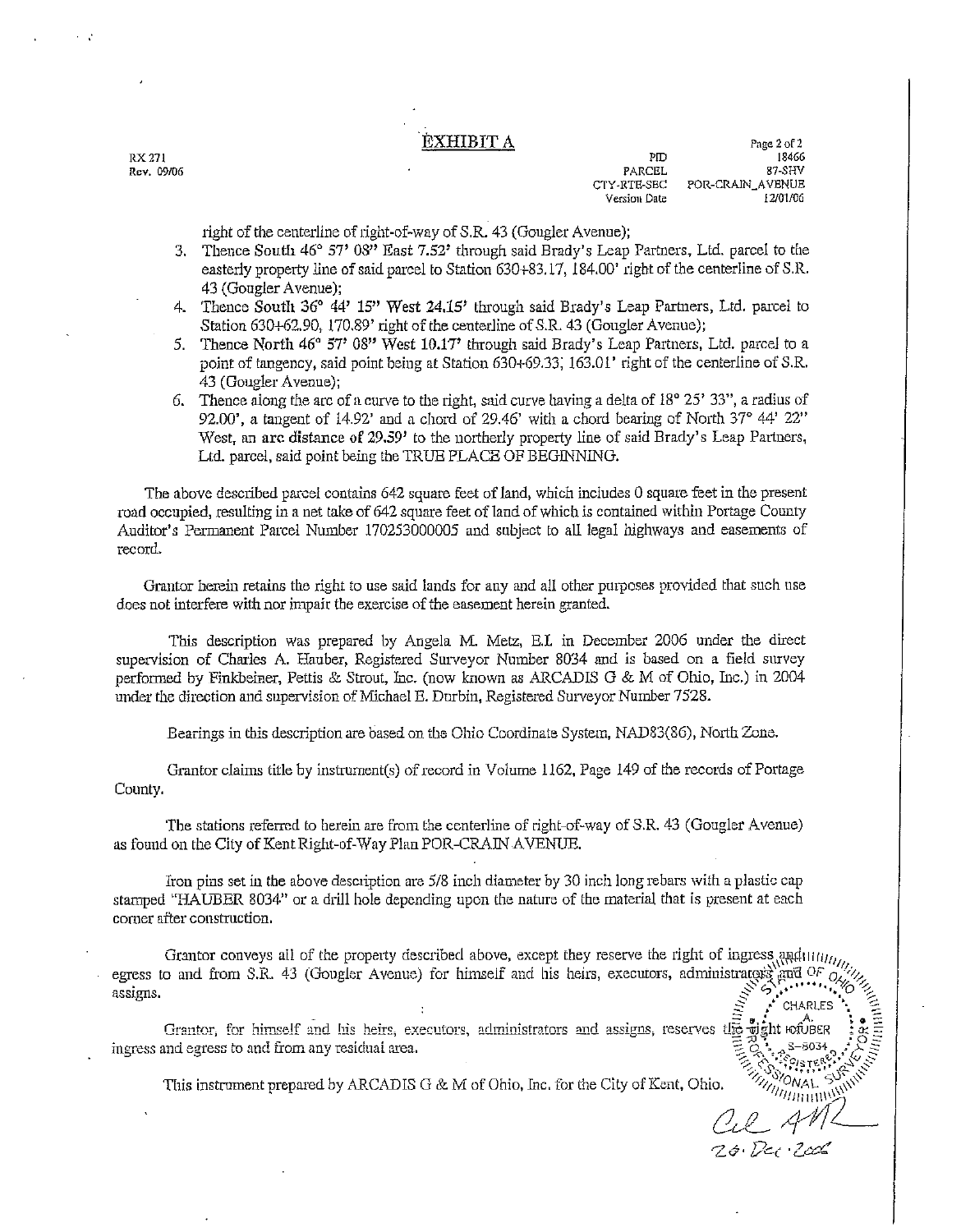ODOT RE 216 Rev. 09/03

 $\Lambda$ 

**TEVC** LPA Pmt, by LPA

## TEMPORARY RIGHT OF WAY EASEMENT

KNOW ALL MEN BY THESE PRESENTS THAT: Brady's Leap Partners, Limited Partnership, the Grantor(s) herein, in consideration of the sum of \$3,473.00, to be paid by City of Kent, the Grantee herein, does hereby grant, bargain, sell, convey and release to said Grantee, its successors and assigns forever, a temporary easement to exclusively occupy and use for the purposes mentioned in Exhibit "A" the following described real estate:

# PARCEL(S): 87 TV POR-Crain Ave

SEE EXHIBIT "A" ATTACHED HERETO AND BY THIS REFERENCE MADE A PART HEREOF Prior Instrument Reference: Warranty Deed Official Records Volume 440, Page 772, Portage County Recorder's Office.

To have and to hold said temporary easement, for the aforesaid purposes and for the anticipated period of time described below, unto the Grantee, its successors and assigns forever.

The duration of the temporary easement herein granted to the Grantee is 24 months immediately following the date on which the work described above is first commenced by the Grantee, or its duly authorized employees, agents, and contractors.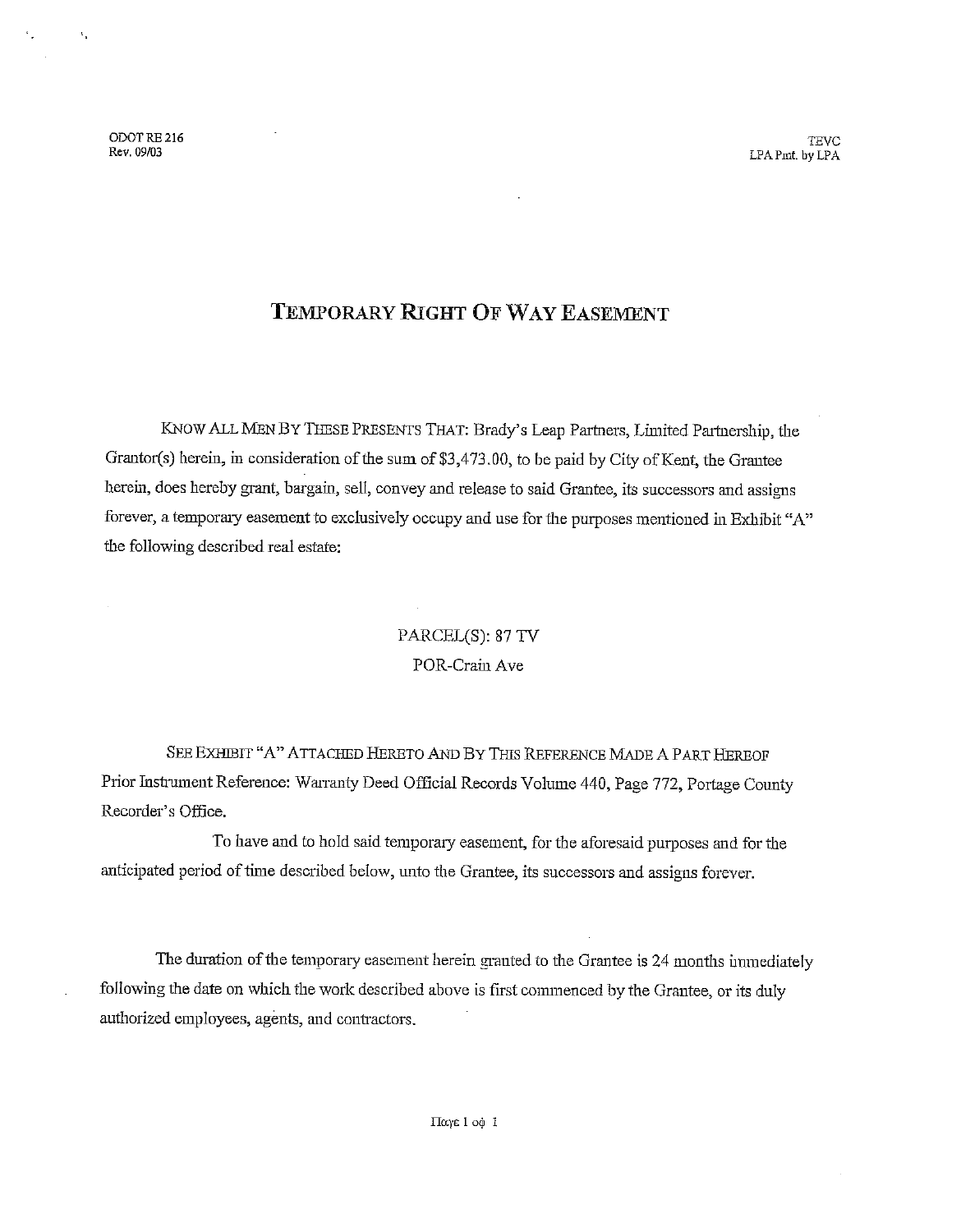Partnership ACK for Instruments

RE 248-I Rev. 05/07

| IN WITNESS WHEREOF BRADY'S LEAP PARTNERS, LIMITED PARTNERSHIP has caused its name to |                          |
|--------------------------------------------------------------------------------------|--------------------------|
| be subscribed by $\text{Dale }k$ . Adams                                             | ts limited partner(s) on |
| the $/8$ day of $\angle$ ep.<br>200 <sup>0</sup>                                     |                          |

BRADY'S LEAP PARTNERS, LIMITED PARTNERSHIP

By:

By:

STATE OF OHIO, COUNTY OF PORTAGE SS:

BE IT REMEMBERED, that on the  $\frac{18h}{\pi}$  day of  $\frac{Feb\pi u \pi y}{\pi}$ , 200Y, before me the subscriber, a Notary Public in and for said state and county, personally came the above named  $\pi$ .  $\frac{40443}{\pi}$  $\ell$ ale managing partner(s) and duly authorized agent(s) of BRADY'S LEAP PARTNERS, LIMITED PARTNERSHIP, and who signed or acknowledged the signing of the foregoing instrument to be the voluntary act and deed of said entity.

IN TESTIMONY WHEREOF, I have hereunto subscribed my name and affixed my official seal on the day and year last aforesaid.

NOTARY PUBLIC My Commission expires:

This document was prepared by or for the State of Ohio, Department of Transportation, on forms approved by the Attorney General of Ohio.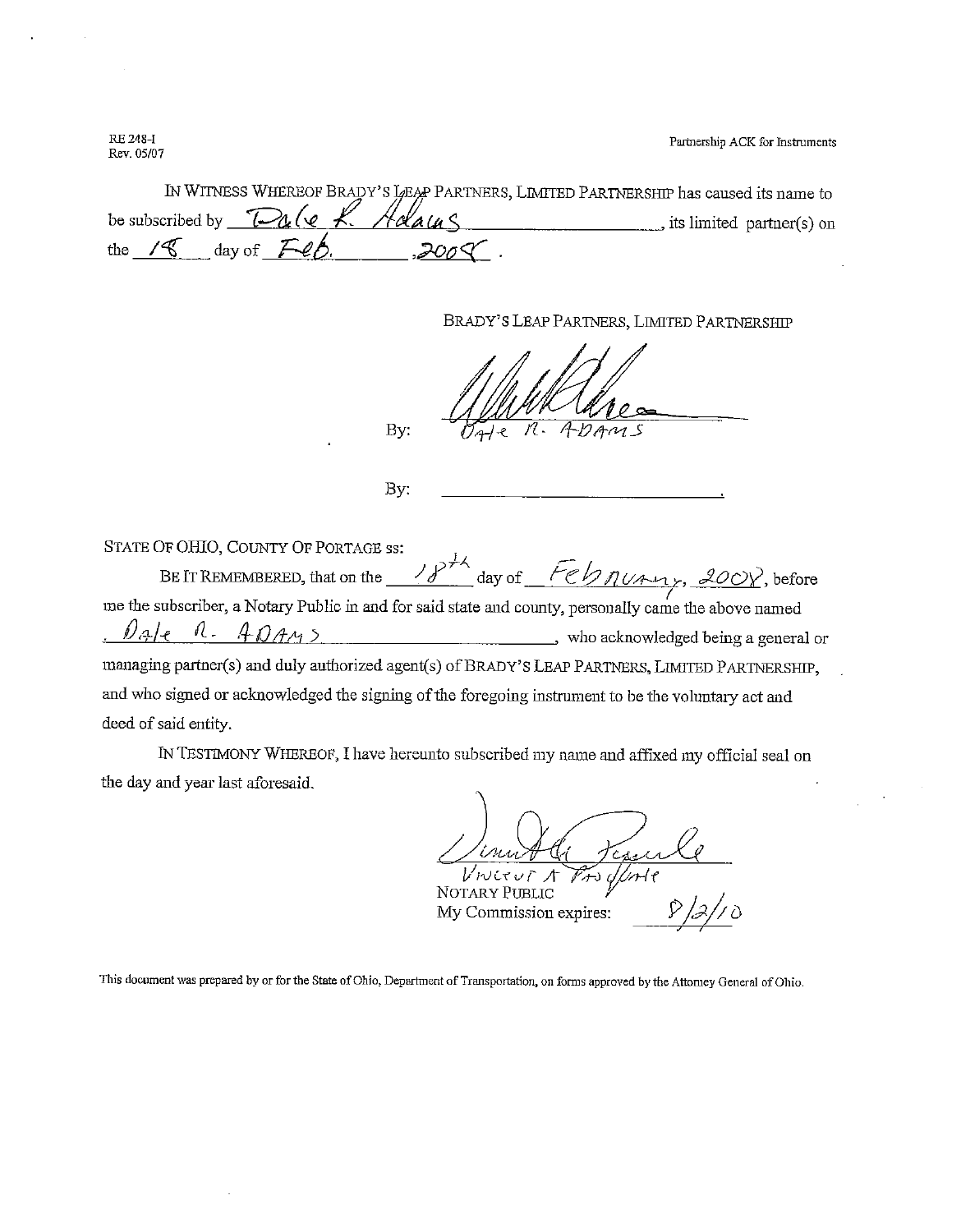#### EXHIBIT A

**FX 287** Rev. 09/06

Page 1 of 2  $PID$ 18466 **PARCEL** 87-TV CTY-RTE-SEC POR-CRAIN\_AVENUE Version Date 12/01/06

### PARCEL 87-TV POR-CRAIN AVENUE TEMPORARY EASEMENT FOR THE PURPOSE OF PERFORMING THE WORK NECESSARY TO **COMPLETE GRADING** FOR APPROXIMATELY 24 MONTHS FROM DATE OF ENTRY BY THE CITY OF KENT, PORTAGE COUNTY, OHIO

### [Surveyor's description of the premises follows]

Situated in the City of Kent, County of Portage and State of Ohio, being part of Lot 25 of Original Franklin Township, T-3-N, R-9-W, being a parcel of land lying on the right side of the centerline of rightof-way of S.R. 43 (Gougler Avenue) (60 feet), as shown on the POR-CRAIN AVENUE plans made for the City of Kent, Ohio by ARCADIS G & M of Ohio, Inc. and as recorded in Reception Number of the records of Portage County, Ohio and being located within the following described points in the boundary thereof:

Commencing at a 1" bar in a monument box found at the intersection of the centerline of right-of-way of Rockwell Street (49.5 feet) and the centerline of right-of-way of S.R. 43 (Gougler Avenue) (60 feet), said monument box at Station 634+26.46 on the centerline of right-of-way of S.R. 43 (Gougler Avenue);

Thence South 78° 05' 42" East 31.44' along the centerline extension of Rockwell Street to the easterly right-of-way line of S.R. 43 (Gougler Avenue) at Station 634+17.06, 30.00' right of the centerline of right-of-way of said S.R. 43 (Gougler Avenue);

Thence South 05° 28' 50" East 271.82' along the easterly right-of-way line of S.R. 43 (Gougler Avenue) to an angle point at Station 631+47.69, 30.00' right of the centerline of right-of-way of said S.R. 43 (Gougler Avenue);

Thence South 03° 50' 05" East 59.85' continuing along the easterly right-of-way line of S.R. 43 (Gougler Avenue) to the northwesterly corner of a parcel of land now or formerly owned by Brady's Leap Partners, Ltd. (Grantor) recorded in Volume 1162, Page 149, at Station 630+90.28, 30.00' right of the centerline of right-of-way of said S.R. 43 (Gougler Avenue), witness an iron pin found at Station 630+90.43, 30.06' right of the centerline of right-of-way of said S.R. 43 (Gougler Avenue);

Thence South 86° 42' 48" East 79.07' along the notherly property line of said Brady's Leap Partners, Ltd. parcel to Station 630+91.04, 109.07' right of the centerline of right-of-way of said S.R. 43 (Gougler Avenue); also being the TRUE PLACE OF BEGINNING of the temporary easement herein described:

- 1. Thence South 86° 42' 48" East 34.39' continuing along the northerly property line of said Brady's Leap Partners, Ltd. parcel to Station 630+91.37, 143.46' right of the centerline of S.R. 43 (Gougler Avenue):
- 2. Thence along the arc of a curve to the left, said curve having a delta of 18° 25' 33", a radius of 92.00', a tangent of 14.92' and a chord of 29.46' with a chord bearing of South 37° 44' 22" East, an arc distance of 29.59' to a point of tangency, said point being at Station 630+69.33, 163.01' right of the centerline of right-of-way of S.R. 43 (Gougler Ayenue):
- 3. Thence South 46° 57' 08" East 10.17' through said Brady's Leap Partners, Ltd. parcel to Station 630+62.90, 170.89' right of the centerline of S.R. 43 (Gougler Avenue);
- 4. Thence South 43° 57' 22" West 37.90' through said Brady's Leap Partners, Ltd. parcel to the Station 630+33.91, 146.46' right of the centerline of S.R. 43 (Gougler Avenue);
- 5. Thence North 34° 30' 08" West 55.04' through said Brady's Leap Partners, Ltd. parcel to an